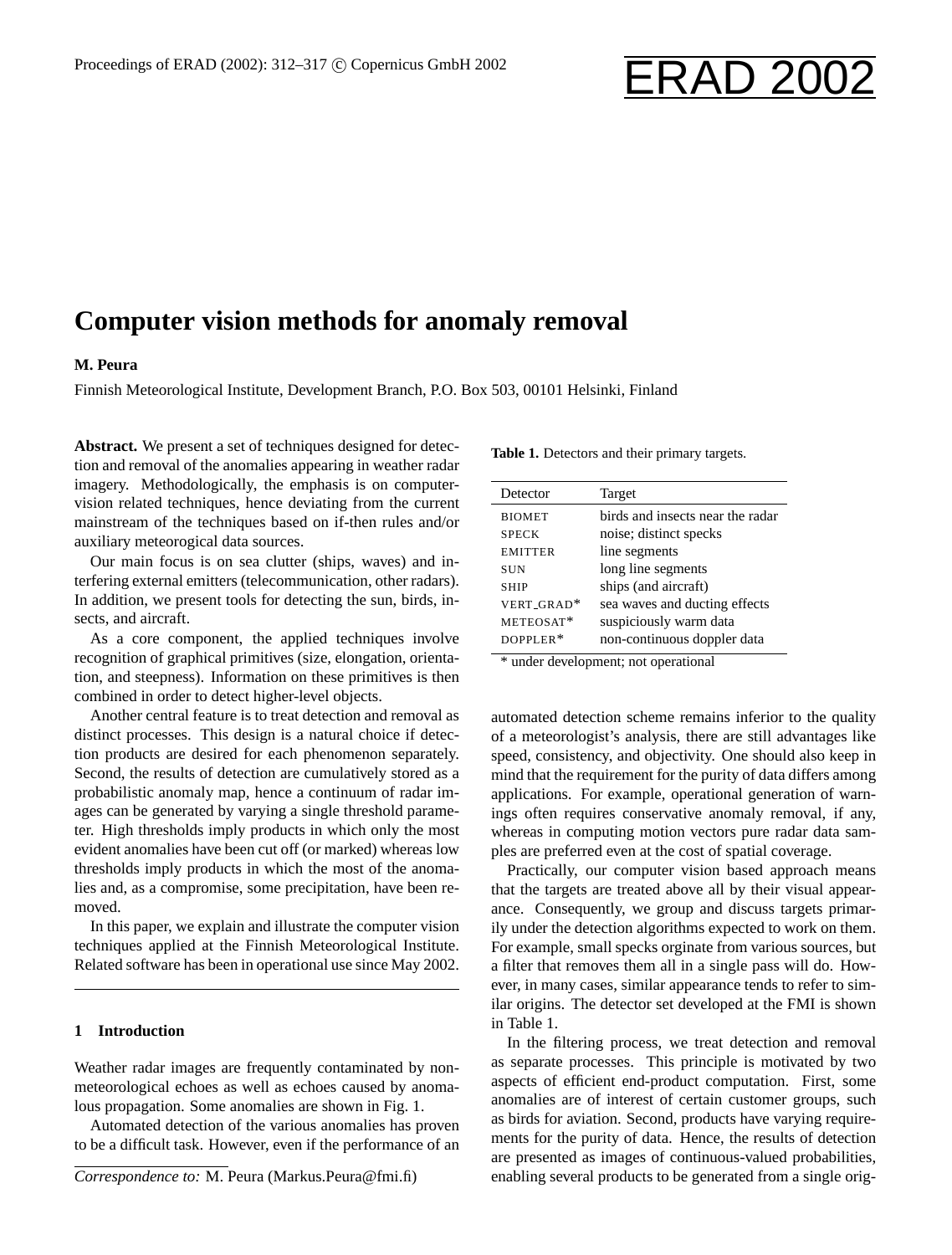

lowest sweep  $(0.5<sup>°</sup>)$ , original B-scan

lowest sweep PPI, map composite

Fig. 1. An example of radar data containing several types of anomalies – FMI Korppoo radar at 04:30 EET on 9 July, 2002. The only actual precipitation is in the North / North-East. The anomalies are speckle noise, sun (the continuous line segment pointing to  $40^{\circ}$ ), emitter  $(170^\circ \& 280^\circ)$ , insects (near the radar), ships (sharp small specks; sidelobes), and sea clutter (large speck between 180<sup>°</sup> and 270<sup>°</sup>). The detectors presented in this paper will be demonstrated using this data.

inal by repeated thresholding.

In the following section, we list some elementary image tual algorithm presented in Sec. 3 and Sec. 4. The obtained analysis techniques that serve as building blocks for our acresults are discussed in Sec. 5.

## 2 Elementary image analysis tools

#### 2.1 Mask operations

A variety of digital image processing tasks can be performed by means of *masks* (also called windows or templates). The basic idea is to consider the neighborhood of each pixel, the histogram of the masket the masket of the midmostrate for the value in the result cancelling sharp details such as outliers (say, ships in the same of the same of the same of the same of the s image. The operator applying this neighborhood, that is, variety of digital image processing tasks can be performed. the history of the mask of the mask of the mask. The mask

radar image.<br>The operator applying this neighborhood, that is, the mask, puting the midmost value in the histogram of the mask. Me-Inter to assess the computer vision of the process to operation and concelled projections of the set of the set of the set of the set of the set of the set of the set of the set of the set of the set of the set of the set (say, ships in radar imagery) and speckle noise. can be linear or nonlinear. Probably the most common nonlinear mask operator is the *median filter* which means comdian filter is used for cancelling sharp details such as outliers

## 2.2 Morphological operations  $\mathbb Z$  result of geometrical scaling but by so called by so called but by so called by so called by so called by so called by so called by so called by so called by so called by so called by so called by so called by so c

In computer vision, *morphology* refers to operations causing expansion or retraction of shapes, typically not as a result of geometrical scaling but by so called *erosion* and *dilation* of shapes (Haralick et al., 1987; Songa et al., 1993). Morphology can be used in separating and combining neighboring segments.  $\alpha$  and the histogram for the histogram for  $\alpha$ segments.

Erosion and dilation can be obtained for example by generalizing a median filtering such that instead of taking the center value, the median, one takes the *nth* value from the bot-



**Fig. 2**. Basic image analysis operators. **Fig. 2.** Basic image analysis operators.

tom of the histogram for erosion and from the top for dilation. Performing erosion followed by dilation results in *opening* shapes; vice versa for *closing*. If the masks are rectangular, computation can be accelerated by pipeline design. Elongated masks yield directionally weighted results (Fig. 2).

#### Segment operations  $\mathcal{O}$  in an image. One may for example scan all  $\mathcal{O}$ 2.3 Segment operations

Many graphics programs apply the *flood-fill* algorithm in each y graphics programs apply and younger ingervants in painting objects automatically: "if this pixel is inside the area, and if it is not painted yet, paint it and restart this for the neighboring pixels".

This technique can be also used in spreading information in an image. One may for example scan all each segment in the image, compute its area (closed curve integral), and then spread the result within the segment. An example is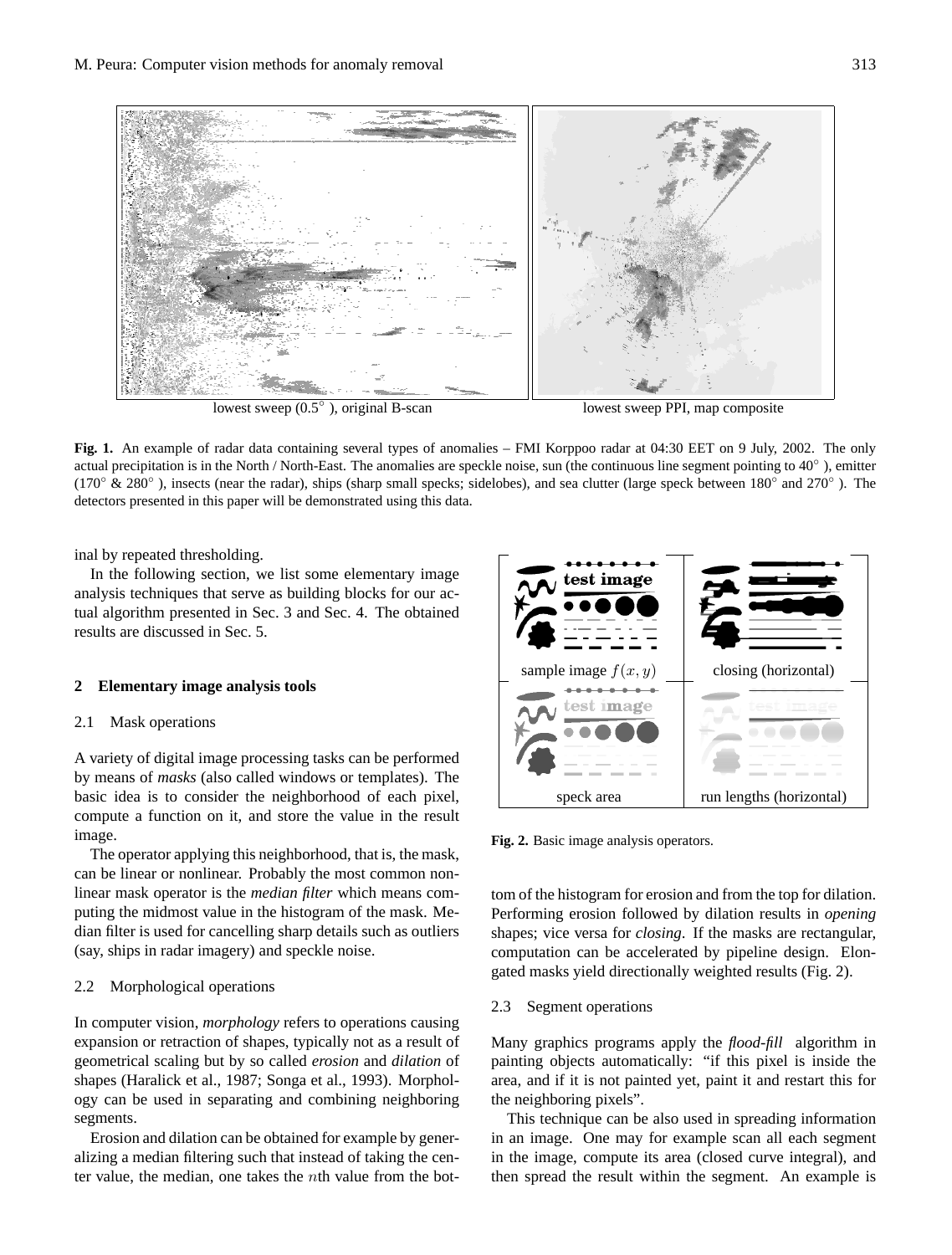

**Fig. 3**. Suggestions of simple fuzzy functions. In is a steepness parameter referring to a "half-width". Fig. 3. Suggestions of simple fuzzy functions. In both functions, a

by thresholding and masking. Further shape descriptors can shown in Fig. 2. This way, further processing, say filtering too small specks in radar images, can be performed simply be found for example in (Peura et al., 1998).

The flood-fill is a memory-consuming operation but can be optimized by circularly dead-ending recursion.

If the objects of interest are elongated, it is reasonable to distinguish them by their run-lengths, that is, by the segment lengths calculated in either horizontal or vertical direction. Run lenghts are easily computed by first accumulating lengths and then spreading the obtained lengths in the opposite direction.

#### 2.4 Fuzzification

Targets appearing in meteorological radar data — different modes of precipitation, bright bands, sky conditions and anomalies — cannot be separated by applying strict dBZ thresholds. Hence, in detecting and classifying these targets we suggest producing smooth curves of probability (or certainty, confidence, quality, or Bayesian belief) instead of absolute if-then results. This approach also helps in keeping results independent from scaling and measuring units.

We propose using soft peak and threshold functions for communicating meteorologist's expertise (Fig. 3). For motivation, consider translating the following sentence to a mathematical form: "if the size of the image segment is around 8 pixels, or at least between 4 and 12 pixels, and its maximal intensity is over 40dBZ, then it is probably a ship."

# Applying the segment methods (Sec. 2.3), detection of **3 Detection**

# $3.1$  BIOMET — birds and insects

In the Finnish radar network, birds and insects appear regularly from spring to autumn. These "biometeors" form widespread, low-intensity speckled patterns near the radar. widespread, low-intensity speckled patterns near the radar.<br>Although their behaviour can be modelled to some extent (for birds, see Koistinen, 2000), designing a fully automatic detector is an ambitious project. Consequently, such detector **3.3** EMITTER **and** SUNDER **EMITTER** SUNDER **EXECUTE** seems to be not yet available but we introduce here a simpler pre-detector which extracts evidence of *possible* locations of biometeors. Nevertheless the current detector can be used in

The basic idea is to assume that biometeor echoes remain under certain dBZ limit  $f'$  and remain under certain altitude  $i'$ . The detector can be formulated as  $BIONET(x, y)$  =  $h'$ . The detector can be formulated as BIOMET $(x, y)$  = The basic idea is to assume that biometeor echoes remain

$$
\sigma(f'-f(x,y),\Delta f)\cdot \sigma(h'-h(x,y),\Delta h),
$$

where  $x$  and  $y$  are coordinates in a B-scan image (hence synonymes for beam direction  $\phi$  and radius r), and ∆h and ∆f are the expected half-width intervals. Applying  $f' = -5dbZ$ with  $\Delta f = 10 \text{dBZ}$  as well as  $h' = 2500 \text{m}$  with  $\Delta h = 500 \text{m}$ , the detection results for the data of Fig. 1 is shown in Fig. 6.

ter anomalies in that direction.  $3.2$  SPECK — speckle noise and distinct specks

Applying the segment methods (Sec. 2.3), detection of disthe beam-wise contained (Sec. 2.6), accessor of all tinct specks is straighforward. One simply sets a threshold for the segment size (in pixels, i.e. bins) corrensponding to the 50% probability of anomaly, then computes the segment sizes. We set this limit to  $\Delta s = 12$ pix, and obtain results shown in Fig. 6. It should be pointed out that median filtering is usually applied in this task, but its disadvantage is that is distorts all details, whereas SPECK picks up specks "by hand" and thus enables creating a separate detection image.

#### 3.3 EMITTER and SUN — line segments

In the Finnish radar network, the most frequent type of interfering radiation appears as straight line segments cause by other emitters. However, due to geometry, distant precipitation may appear more or less similarly. The challenge is to distinguish between these two.

Our hypotheses are: 1) emitter anomaly appears as horizontal segments of length at least  $\alpha$  pixels, 2) such segments have maximal vertical width of  $w$  pixels (=degrees), and 3) occurrence of short, beam-wise segments implies increased probability of larger emitter anomalies in that direction.

The SUN detector resembles the EMITTER with the exception that target segments are allowed to be thicker and the beam-wise confidence (Fig. 4, center) contains only the precomputed peak in the direction of the sun. Otherwise the processing and results are very similar, hence not elaborated here.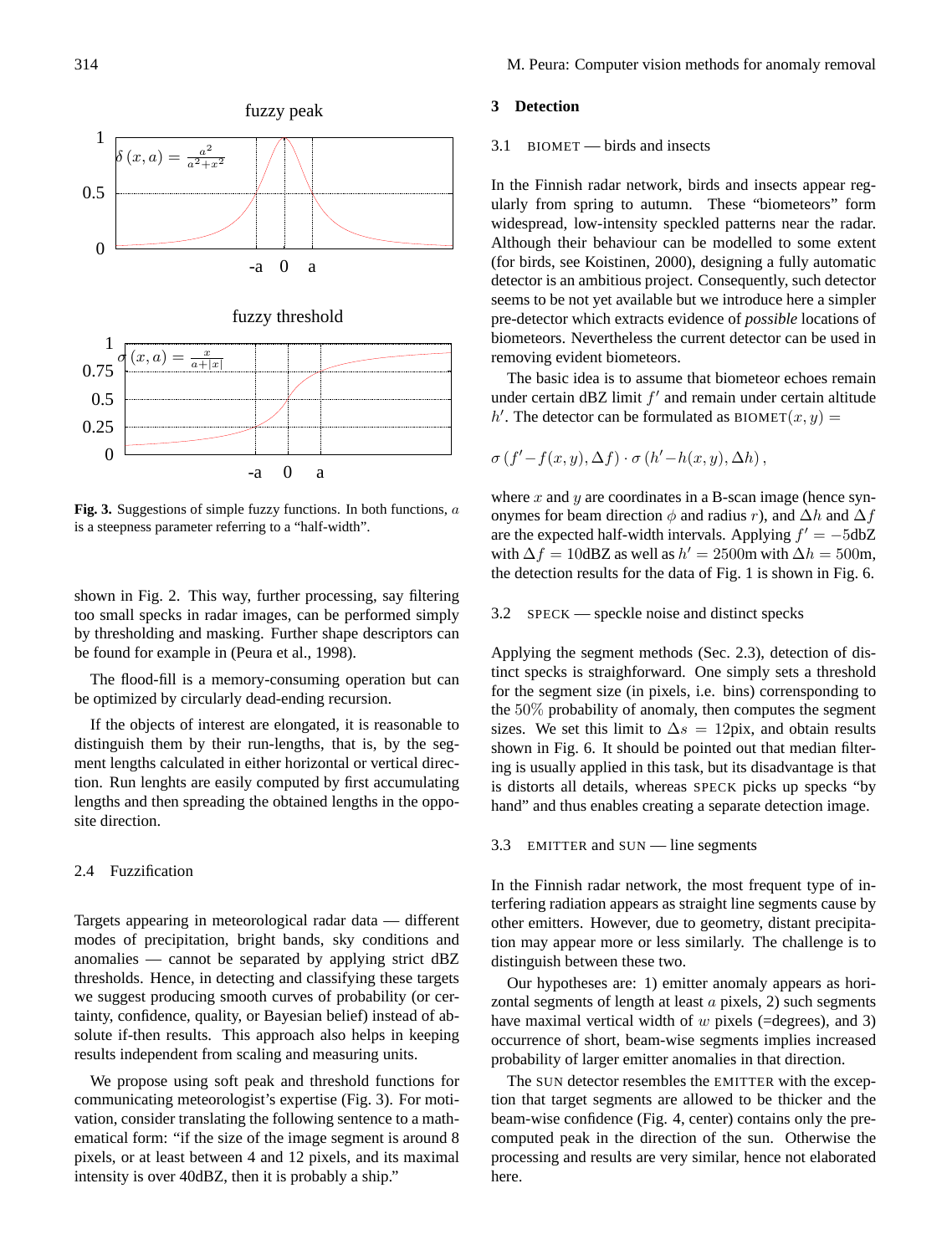

to right: 1) segmeths of vertical width  $1^{\circ}$  and the respective 2) thresholded averages of each beam, and 3) horizontal run lengths from which *vertical run lengths have been subtracted.* Fig. 4. Intermediate processing steps in detecting emitter segments with EMITTER (compare this with the b-scan image of Fig. 1). From left



result with horizontal segments pruned, and 3) artificially generated sidelobes to be matched with the actual ones in the input image.  $\frac{1}{2}$  the previous result with horizontal segments produced sidelobes to be matched sidelobes to be matched sidelobes to be matched sidelobes to be matched sidelobes to be matched sidelobes to be matched sidelobes to **Fig. 5.** Intermediate processing steps of SHIP. Left to right: 1) suspicious pixels extracted by simple high-boost filtering, 2) the previous

3.4 SHIP — marine (and airborne) vessels

Fig. 5. The challenge is to distinguish these spots vERT<sub>-GRAD</sub>. Typically, sea clutter interferes the lowfrom small convective cells; otherwise they isk being inter-<br>from small convective cells; otherwise they isk being inter-<br>sweeps. On the contrary, precipitation echoes have smoother preced and rorecasted as focult showers of hard. Single interference even when they lie a couple of degrees off the radar beam; the spots have onen sidenotes perpendicular to the radial beam<br>which helps in detection. As ships and aeroplanes are efficient reflectors of electroradar images. The challenge is to distinguish these spots preted and forecasted as local showers or hail. Ships interfere strength of ship echoes makes them somewhat insensitive to vertical gradient based recognition. On the other hand, the spots have often sidelobes perpendicular to the radar beam, magnetic radiation, that they appear as sharp spots in weather

est anomaly detector applied at the FMI. The processing time for one radar volume remains still below a few seconds on the<br>current Pentiums The SHIP detector is currently the computationally heavicurrent Pentiums.

The main strategy is to detect small but intensive separate spots. If sidelobes are neighboring the spots, they become<br>detected too. There is no appea to evalue the sum in detail but some processing stages are shown in Fig. 5 and the results  $\sin$  Fig. 6. detected, too. There is no space to explain the SHIP in detail,  $\log$ . 6. in Fig. 6.

## 3.5 VERT\_GRAD, METEOSAT and DOPPLER — sea clutte detectors under construction 3.5 VERT\_GRAD, METEOSAT and DOPPLER — sea clutter

In spring, the temperature differences between sea and the lowest atmosphere causes radar beams to bend downwards, violding strong caboos from sea ways and shine as well as  $b^{\text{boundary}}$ yielding strong echoes from sea waves and ships as well as

external emitters. Hence, this problem appears espe-(Korppoo and Vantaa).  $\frac{1}{\sqrt{2}}$  in our coastal radars (Korp other anomalies like second trip echoes and external emitters. Hence, this problem appears especially in our coastal radars

gradients, hence we always compute the gradient from the ilmimum dBZ value obtained that far. We used 50%-limits<br>500m for altitude and  $10\text{dB}Z/1000\text{m}$  for vertical gradiant  $\frac{1}{2000 \text{ m}}$  for anticide and  $\frac{1}{2000 \text{ m}}$  for  $\frac{1}{2000 \text{ m}}$  for vertical gradient, VERT\_GRAD. Typically, sea clutter interferes the VERT GRAD. Typically, sea clutter interferes the lowest sweep(s) and disappears relatively sharply on the upper sweeps. On the contrary, precipitation echoes have smoother vertical gradients. Hence, our strategy is to consider the vertical gradient which is, however, fuzzily weighted by its alfutude; the weight is inversely proportional to altitude. In addition, we should somehow cancel already-passed positive how cancel already-passed positive gradients, hence mimimum dBZ value obtained that far. We used 50%-limits mimimum dDZ value obtained that fail. We used 50% mimis and obtained the results shown in Fig. 6.

METEOSAT. Precipitation implies ice particles. Because of the low resolution currently available in the latitudes of I mand, the temperature of the smallest speeks in radial in-<br>ages cannot be verified. Hence, we mask them out as a preprocessing stage. The results in Fig. 6 were obtained with  $\frac{1}{2}$ a 50%-confidence threshold -5° C; respectively 0° C for a 75%-confidence. Finland, the temperature of the smallest specks in radar im- $75%$ -confidence.

DOPPLER. As opposite to precipitation, some anomalies have inconsistent doppler velocity fields. Especially insects, dense flocks of birds as well as some sea anomalies appear<br>as discontinuities in doppler data. The results in  $\text{Ei}$  6 were obtained by detecting continuities in a  $3 \times 3$ pix window. as discontinuities in doppler data. The results in Fig. 6 were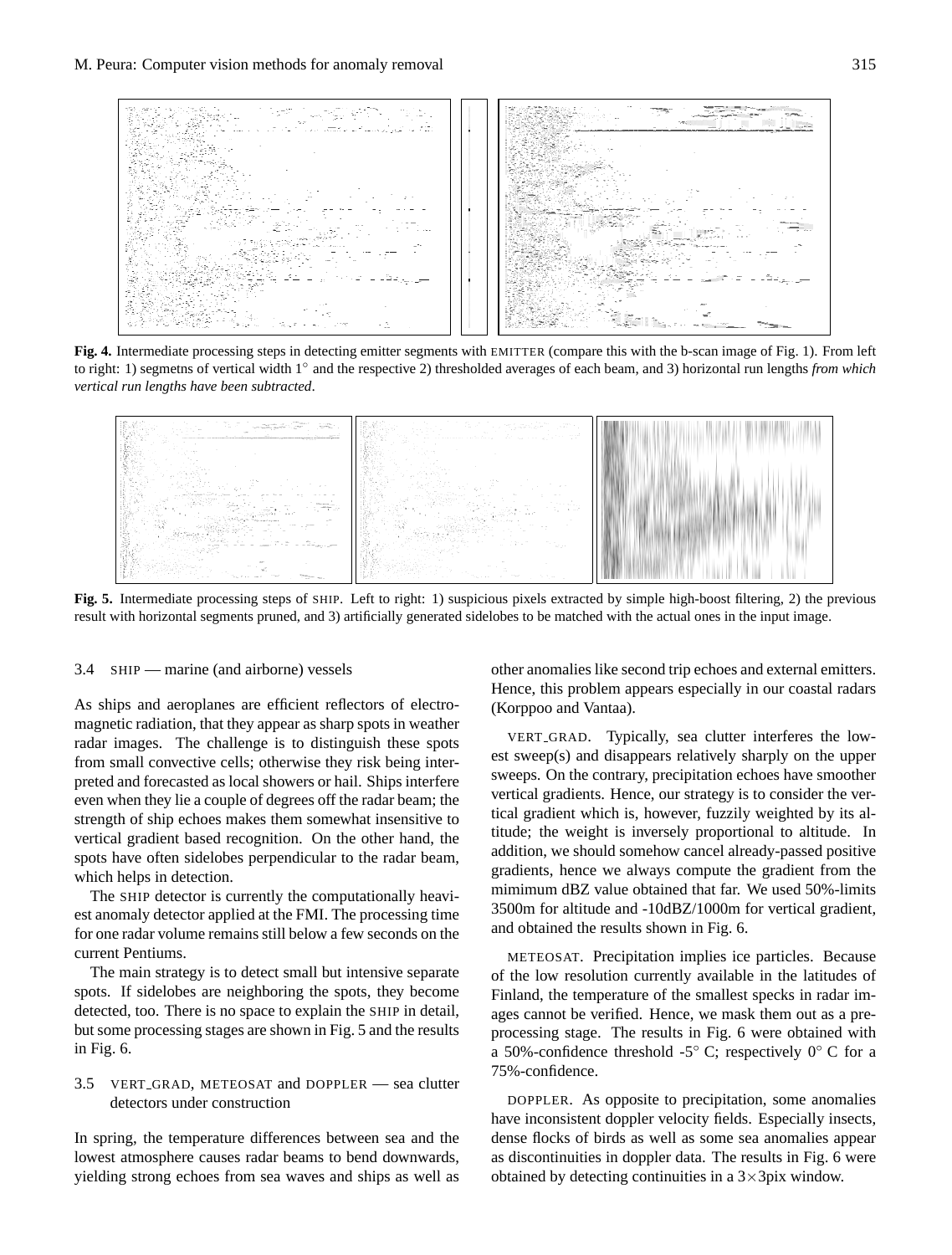|                         | detector response (b-scan) | extracted anomalies | filtered image |
|-------------------------|----------------------------|---------------------|----------------|
| $\operatorname{BIOMET}$ |                            |                     |                |
| ${\rm SPECK}$           |                            |                     |                |
| <b>EMITTER</b>          |                            |                     |                |
| <b>SHIP</b>             |                            |                     |                |
| VERT_GRAD               |                            |                     |                |
| <b>METEOSAT</b>         |                            |                     |                |
| <b>DOPPLER</b>          |                            |                     |                |

**Fig. 6**. Detection results for the case shown in Fig. 1. **Fig. 6.** Detection results for the case shown in Fig. 1.